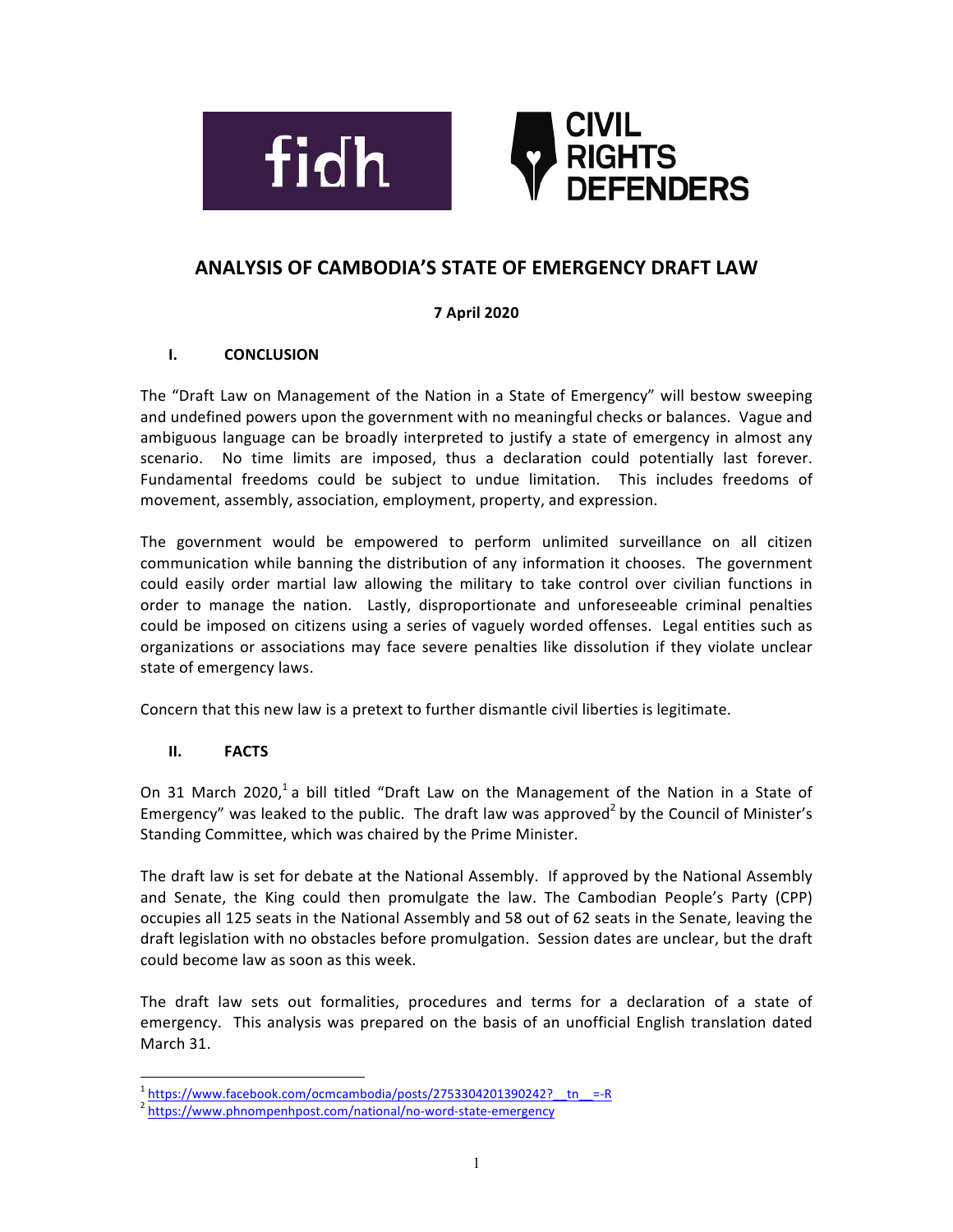#### **III. DRAFT LAW ON MANAGEMENT OF THE NATION IN A STATE OF EMERGENCY**

#### **CHAPTER 1 General Provisions**

Article 1: Purpose - To specify the procedures and conditions for which the nation can be put under a state of emergency at a time when the nation is under immediate risk, as well as the management of the nation under said state of emergency in order to protect national security, public order, the lives and health of its citizens as well as property and the environment.

**Article 2: Scope –** The scope of this law is in line whenever a state of emergency has been declared in the country, as written in Article 22 (New) of the constitution.

#### **Comments**

Domestic Law: The Cambodian government may soon declare a state of emergency under Article 22 of the Constitution. Article 22 requires that the nation face "danger" and a joint approval be reached by the King, Prime Minister, and Presidents of the National Assembly and Senate. The King must then make a proclamation putting the country into a state of emergency.

International Law: Under international law, the central point of reference for a state of emergency is the International Covenant on Civil and Political Rights (ICCPR). Cambodia is a party to this covenant. Under Article 4(1), Cambodia may take emergency action, which derogate from its responsibilities under the ICCPR. However, legal limitations exist. The government's actions must be strictly proportionate to address the emergency and cannot be inconsistent with Cambodia's other obligations under international law. Cambodia cannot impose measures that:

- Discriminate against someone based solely on their race, colour, sex, language, religion or social origins.<sup>3</sup>
- Arbitrarily deprives someone of life.<sup>4</sup>
- Subjects someone to torture, cruel, inhuman, degrading treatment or punishment.<sup>5</sup>
- Hold someone in slavery<sup>6</sup> or servitude<sup>7</sup>.
- Imprison someone merely on the ground of inability to fulfill a contractual obligation<sup>8</sup>.
- Finds a person guilty of an offence that did not constitute a criminal offence, under national or international law, at the time when it was committed.<sup>9</sup>

<sup>&</sup>lt;sup>3</sup> Article  $4(1)$  – ICCPR<br>
<sup>4</sup> Article  $6(1)$  - ICCPR<br>
<sup>5</sup> Article  $8(1)$  - ICCPR<br>
<sup>7</sup> Article  $8(2)$  - ICCPR<br>
<sup>8</sup> Article 11 - ICCPR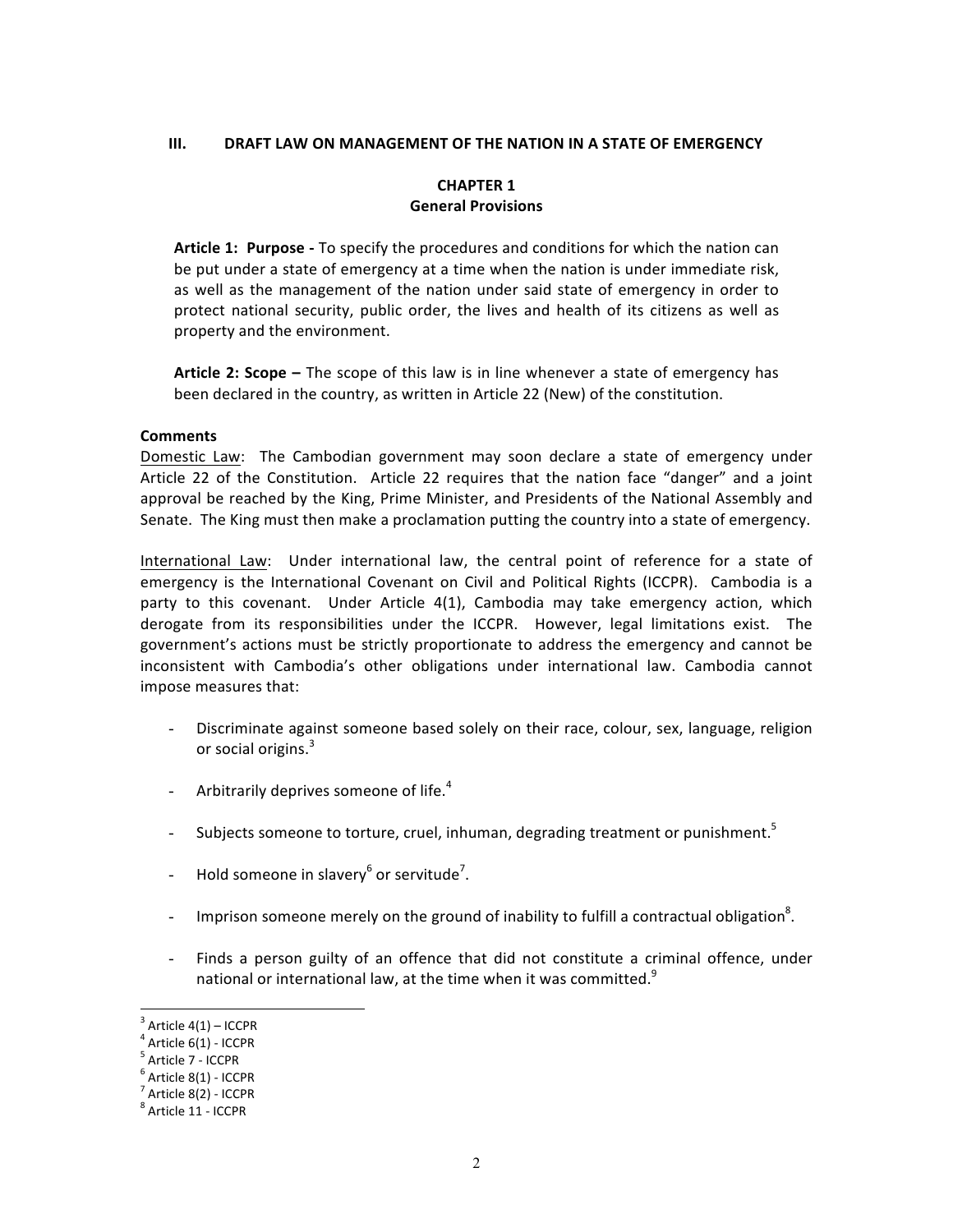- Removes a person's right to recognition everywhere as a person before the law<sup>10</sup>.
- Restricts a person's right to freedom of thought, conscience and religion. This includes the right to adopt a religion or belief of choice and manifest this belief in worship, observance, practice and teaching. $^{11}$

#### **CHAPTER 2**

#### **Procedures and Conditions for the Declaration of a National State of Emergency**

Article 3: Procedures and Conditions for the Declaration of a National State of **Emergency** – When the nation faces danger, the King shall make a proclamation to the people putting the country in a state of emergency after agreement with the Prime Minister and the President of the National Assembly and President of the Senate.

Declaring a state of emergency shall be done via a royal decree, and may or may not be assigned a time limit. In the event that a state of emergency is declared without a clear time limit, such a state of emergency shall be terminated by the issuance of a royal decree when the situation allows it.

#### **Comments**

Vague and ambiguous "danger" standard: The vague use of the word "danger" is problematic. While Article 3 of the draft law follows the state of emergency mechanism set out in Article 22 of the Cambodian constitution, the word "danger" is undefined in both documents. Without clarification, this article risks broad interpretation with the possibility that a state of emergency could be declared in almost any scenario perceived as "dangerous".

The King's power is undermined by the Constitution: Article 7 of the Constitution claims that the King is head of state for life and "inviolable." However, the same article asserts the King may not govern<sup>12</sup>. Article 17 reinforces the King's limitation by stating Article 7 "shall never be amended.<sup>13</sup>" In the event the King is unable to perform normal duties as Head of State, Article 11 of the Constitution clarifies that the President of the Senate "shall perform the duties of the Head of State as the King's regent."<sup>14</sup> This sequence and interaction of articles suggests that during a state of emergency—if the King is unable to perform his normal duty due to something like a "serious illness"<sup>15</sup>—the trio of the Prime Minister, President of the National Assembly and the President of the Senate are empowered to reach a joint agreement to declare a state of emergency. Article 28 allows the King to "delegate the power of signing Royal proclamations and Royal decrees to the Acting Head of State"  $16$  which would likely be the President of the Senate. Under these circumstances, the King's power is expendable.

<sup>9&</sup>lt;br>
<sup>9</sup> Article 15(1) - ICCPR<br>
<sup>10</sup> Article 16 - ICCPR<br>
<sup>11</sup> Article 18(1) - ICCPR<br>
<sup>12</sup> Article 7 – Constitution of Cambodia<br>
<sup>13</sup> Article 17 – Constitution of Cambodia<br>
<sup>14</sup> Article 11 – Constitution of Cambodia<br>
<sup>15</sup> Art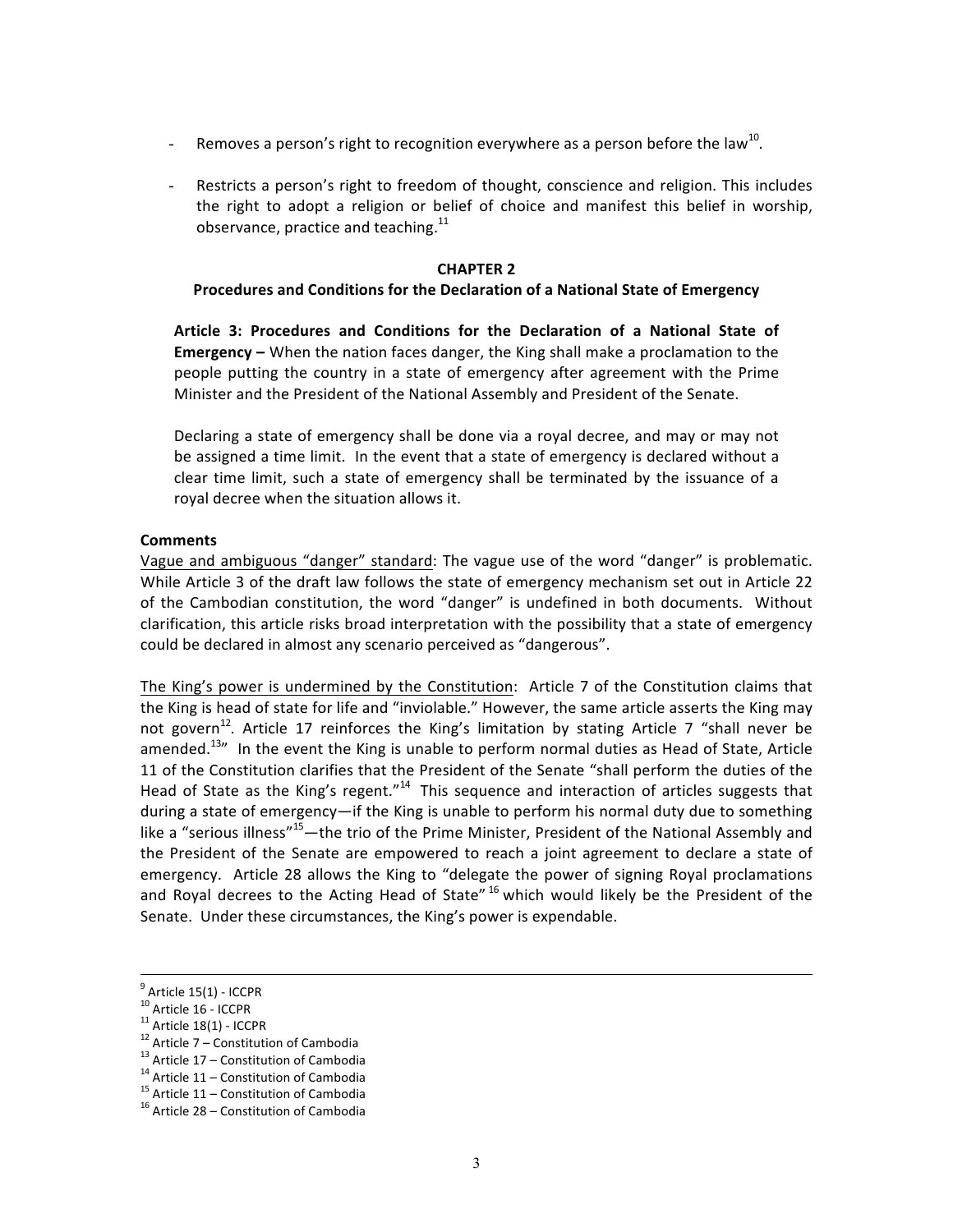Must notify the United Nations (UN) Secretary-General: A joint agreement between the King, Prime Minister, and Presidents of the National Assembly and Senate is only one step. Article 4(3) of the ICCPR states that "any state party" shall immediately inform the UN Secretary-General of "the provisions from which it has derogated and of the reasons by which it was actuated." $17$  In other words, Cambodia must notify the UN Secretary-General by identifying which international provisions it is diminishing and why.

Risk of permanent state of emergency: Once declared, a state of emergency could become permanent under this draft law. A state of emergency which "may or may not be assigned a time limit" and can only be terminated by royal decree "when the situation allows" could last indefinitely. Article  $4(1)$  of the ICCPR requires proportionality. State parties may take emergency measures which derogate from their obligations under international human rights law only "to the extent strictly required by the exigencies of the situation". States of emergency cannot lawfully be maintained for so long that they become a permanent or quasi-permanent part of a country's internal legal system.

Article 4: Conditions for the Declaration of a National State of Emergency – Declaring a state of emergency can be done whenever the nation is facing a great risk, such as in the event of accidents borne out of war or an invasion by foreign forces, an imminent danger to public health caused by the expansion of a pandemic, grave disruption to national security and public order, or a grave natural disaster that presents a risk or could cause widespread danger across the nation.

## **Comments**

Overly broad and vague conditions: A state of emergency can be imposed "whenever" the nation faces a "great risk". The draft law lacks clarity on how or when a risk becomes "great" and who is empowered to make that determination. The possibility of a Cambodian state of emergency was initially triggered in response to rising COVID-19 infections. This reality is reflected in the draft's example of an imminent "expansion of a pandemic." However, the draft further expands conditions to include the vaguely worded "grave disruption to national security and public order." Without guidelines or limitations, this provision could be broadly misinterpreted to justify a state of emergency "whenever" national security or public order are perceived to be threatened. Read together, Articles 1-4 would allow a state of emergency to continue even after "great risk" conditions have ended.

### **CHAPTER 3**

## The Management of the Nation during a State of Emergency

Article 5: Measures taken whilst the Nation is under a State of Emergency – When a national state of emergency has been imposed, the Royal Government has the right to take the following measures:

1. Banning or restricting the right of freedom of movement.

## **Comments**

 $17$  Article 4(3) - ICCPR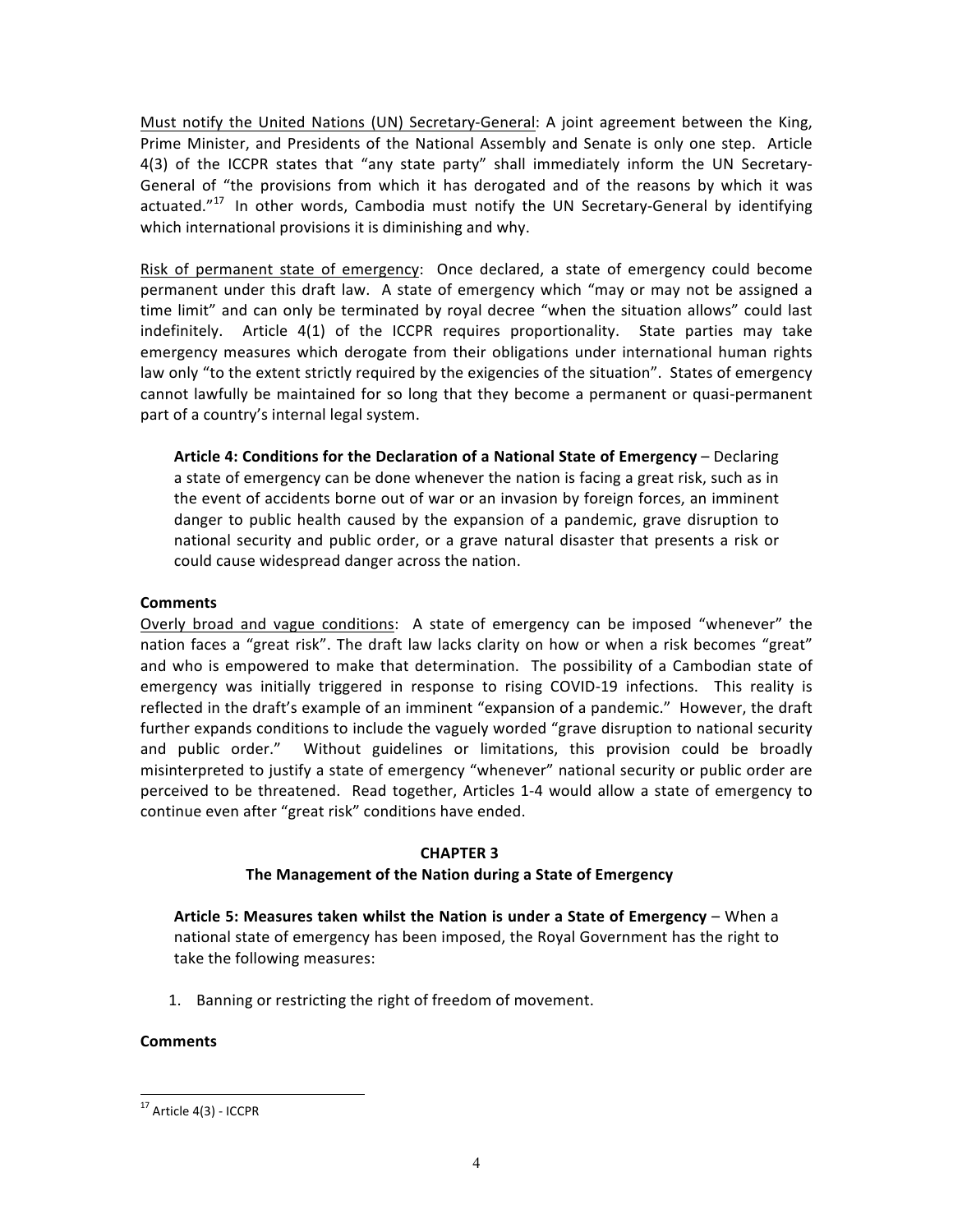Freedom of movement is protected by domestic and international law: Under this provision, the Cambodian government has complete authority to restrict freedom of movement of its citizens. No timeframe is provided. Article 40 of the Constitution states that the "freedom of citizens to travel near and far and their right to legal settlement shall be respected<sup>18</sup>. Article 12(1) of the ICCPR states that everyone shall have the "right to liberty of movement and freedom to choose his residence.<sup>19</sup> Restrictions against freedom of movement are permissible if they are "provided by law" and are "necessary to protect national security, public order, public health".<sup>20</sup> Any restrictions on freedom of movement should be temporary and narrowly tailored using the least restrictive means to achieve the government's purpose to address a public health emergency. 

2. Banning or restricting the right of association or of meetings of people.

## **Comments**

Freedom of assembly and association are protected by domestic and international law: Under this provision, the Cambodian government has complete authority to restrict freedom of assembly and association. Article 37 of the Constitution protects the right to "organize peaceful demonstrations<sup>21</sup>". Article 41 protects "freedom of assembly"<sup>22</sup>. Article 42 states that Khmer citizens have "the right to establish associations" and may take part in "mass organizations"<sup>23</sup>. The ICCPR recognizes the "right of peaceful assembly"<sup>24</sup> under Article 21 and the "right to freedom of association" under Article  $22(1)^{25}$ . During a public health emergency, temporary restrictions on large meetings between people in close proximity to one another could be reasonable. However, the expansion of the government's ability to ban or restrict the "right of association" is troubling and unnecessary. Restricting an individual's right to voluntarily join or leave a group for a collective purpose is an overreach of the law.

3. Banning or restricting work activities and occupations.

### **Comments**

The right to choose any employment is protected by domestic law: Under this provision, the government would have the authority to outlaw specific occupations. No clarity is provided on how or why certain occupations would be chosen, banned, or restricted. During a public health emergency, temporary restrictions on non-essential work activities could be a reasonable measure to prevent escalation. However, a ban on occupations is both perplexing and inconsistent with domestic law. Article 36 of the Constitution states that Khmer citizens "shall enjoy the right to choose any employment according to their ability and the needs of the society."<sup>26</sup> The draft law provides no justification why banning an occupation is necessary during a state of emergency.

<sup>&</sup>lt;sup>18</sup> Article 40 – Constitution of Cambodia<br>
<sup>19</sup> Article 12(1) - ICCPR<br>
<sup>20</sup> Article 12(3) - ICCPR<br>
<sup>21</sup> Article 37 – Constitution of Cambodia<br>
<sup>22</sup> Article 41 – Constitution of Cambodia<br>
<sup>23</sup> Article 42 – Constitution of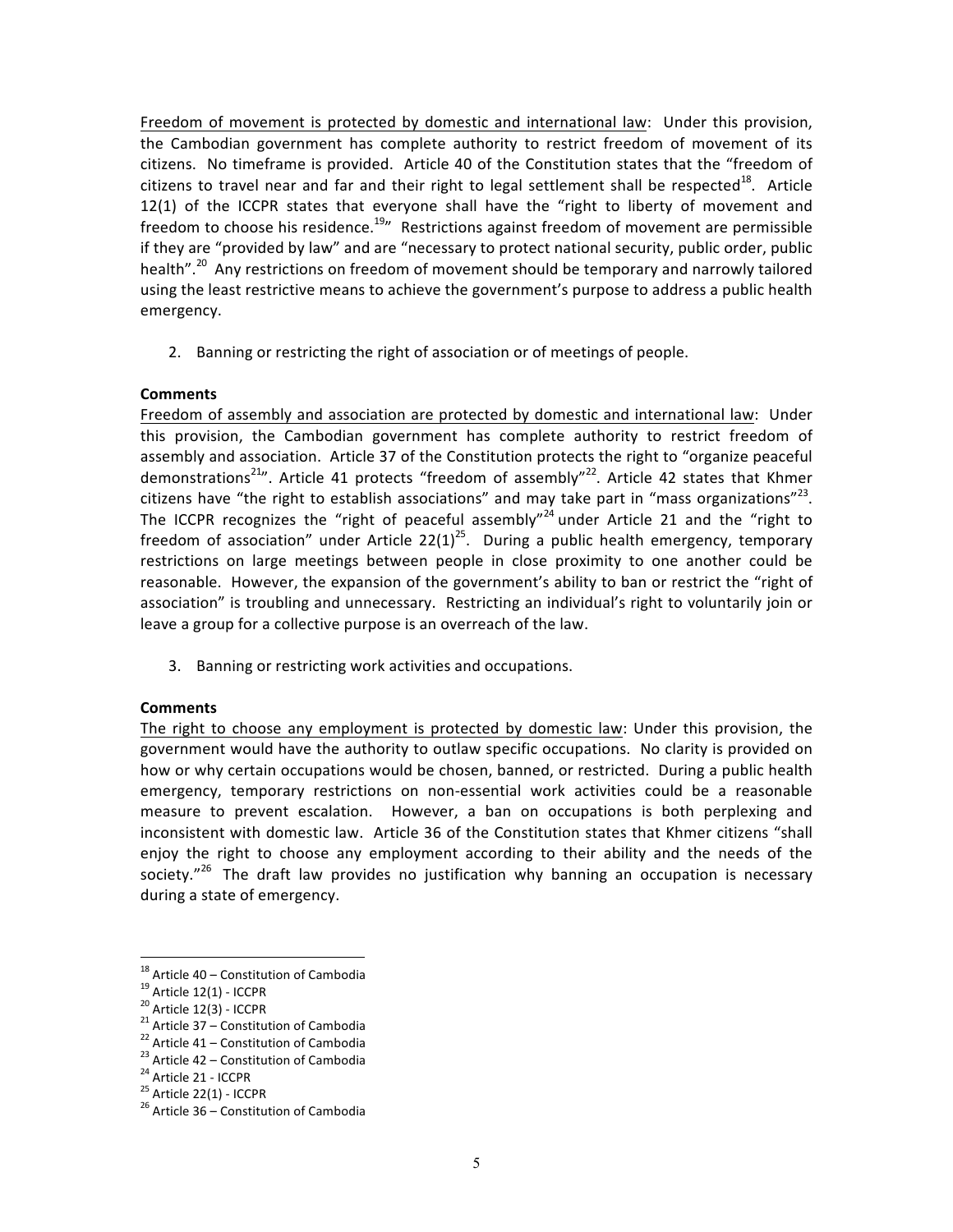- 4. Banning or restricting individuals from leaving their dwellings or any place of residence.
- 5. Putting in place measures concerning quarantine or isolation in the event of imminent danger to public health caused by a pandemic.
- 6. Putting in place measures concerning the mobilization or relocation of people in response to the state of emergency.

#### **Comments**

Measures in Article 4, 5, 6 should be proportional and temporary: Any restrictions requiring citizens to remain home in self-isolation or relocate should be temporary and narrowly tailored using the least restrictive means in order for the government to address the public health emergency. Restrictions of these rights should only occur for the minimum time the emergency situation requires.

7. Putting in place measures concerning the mobilization, revocation, management, and assignment of all possessions as well as services that are necessary in response to the state of emergency; The procedures related to mobilization and compensation shall be determined by the royal government.

### **Comments**

Government expropriation of private property should be clearly defined and fairly compensated: Article 31 of the Constitution recognizes that the Kingdom of Cambodia respects the human rights stipulated in the Universal Declaration of Human Rights (UDHR).<sup>27</sup> Article 17 of the UDHR states that "everyone has the right to own property"<sup>28</sup> and "no one shall be arbitrarily deprived"<sup>29</sup> of their property. Article 44 of the Constitution reflects the UDHR and adds that "[e]xpropriation of ownership from any person shall be exercised only in the public interest as provided for by law and shall require fair and just compensation in advance." $30$  Article 7 of the draft law should more clearly define what possessions or property are "necessary" in response to a state of emergency. The government would then be constitutionally required to make advance payments of "fair and just compensation" to any citizen before their property has been taken.

- 8. Putting in place measures concerning the fixing of prices of necessary goods and services in accordance to the state of emergency.
- 9. Putting in place measures concerning the closure of any public or private spaces deemed necessary in accordance to the state of emergency.

#### **Comments**

Closing public spaces should be proportional and temporary: Temporarily closing public spaces may be necessary in order for the government to effectively address a public health emergency.

<sup>&</sup>lt;sup>27</sup> Article 31 – Constitution of Cambodia<br><sup>28</sup> Article 17(1) – Universal Declaration of Human Rights<br><sup>29</sup> Article 17(2) – Universal Declaration of Human Rights<br><sup>30</sup> Article 44 – Constitution of Cambodia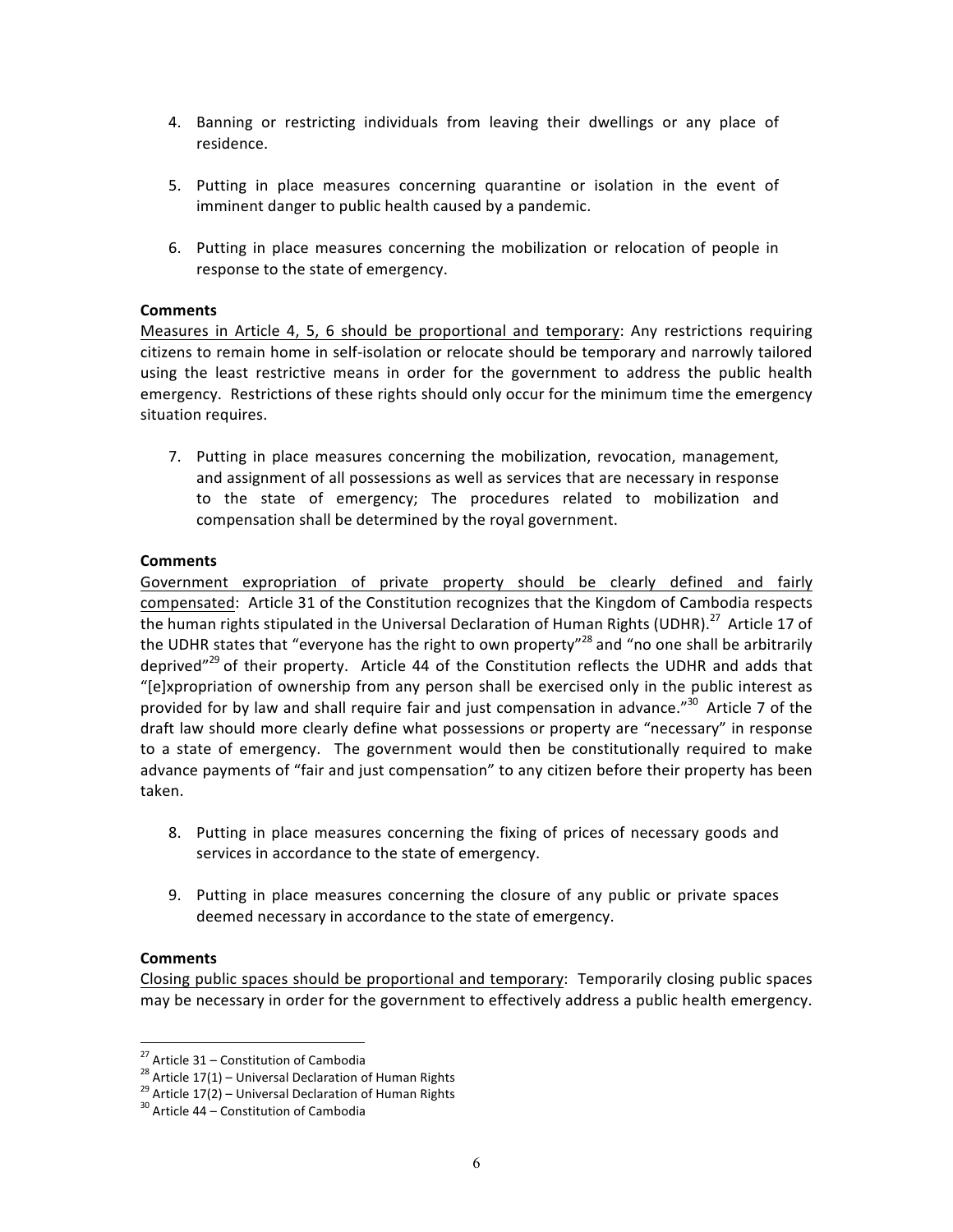These spaces should only be closed for the minimum time an emergency situation requires. Public spaces are essential to citizens' freedom of association and assembly and therefore must become accessible as soon as safely possible.

10. Putting in place measures to monitor, observe and gather information from all telecommunication mediums, using any means necessary, in response to the state of emergency.

#### **Comments**

The right to privacy is protected by domestic and international law: This provision would empower the government to conduct unlimited surveillance. The ability to "monitor, observe and gather information from all telecommunication mediums, using any means necessary" is an extremely broad power with no visible oversight mechanism. Article 40 of the Constitution guarantees "confidentiality of correspondence by mail, telegram, fax, telex, and telephone".<sup>31</sup> Article 17(1) of the ICCPR states that "no one shall be subjected to arbitrary or unlawful interference with his privacy, family, home or correspondence" $32$ . The law fails to distinguish whether the provision applies to public vs. private communications. Unrestrained government surveillance of all communication is dangerous and a violation of domestic and international law.

11. Banning or restricting the distribution of information that could scare the public, unrest, or that can negatively impact national security, or that can cause confusion in response to the state of emergency.

#### **Comments**

Freedom of expression, information, and publication are protected by domestic and international law: This provision is overbroad and vaguely defined. Implementation during a state of emergency could lead to government control or dissolution of all media platforms including independent or social media. Individuals may be criminalized for sharing opinions perceived to "negatively impact national security" or "cause confusion." Article 41 of the Constitution states that "Khmer citizens shall have freedom of expression of their ideas, freedom of information, freedom of publication"<sup>33</sup>. This right is reflected in Article 19(2) of the ICCPR, which states that freedom of expression "shall include freedom to seek, receive, and impart information and ideas of all kinds, regardless of frontiers, either orally, in writing or in print, in the form of art, or through any other media of his choice."<sup>34</sup> An ambiguous and undefined ability to ban or restrict the "distribution of information" which might "scare the public" is inconsistent with Cambodia's obligations under domestic and international law.

12. Putting in place other measures that are deemed appropriate and necessary in response to the state of emergency.

#### **Comments**

<sup>&</sup>lt;sup>31</sup> Article  $40$  – Constitution of Cambodia<br><sup>32</sup> Article  $17(1)$  – ICCPR<br><sup>33</sup> Article  $41$  – Constitution of Cambodia <sup>34</sup> Article 19(2) – ICCPR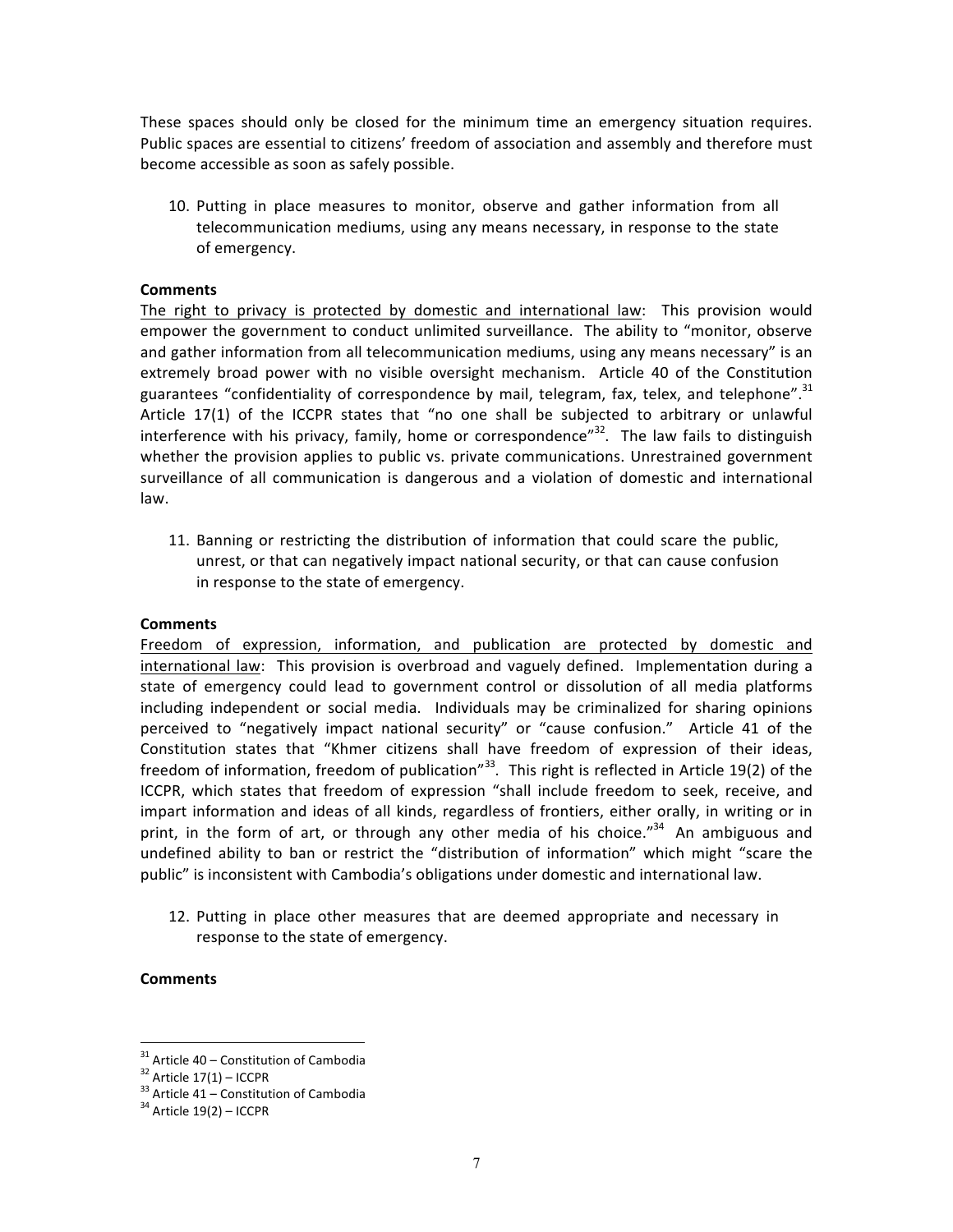Catch-all provision bestows unlimited power: This provision solidifies the government's unchecked powers. An ability to enact "other measures" whenever they are "deemed appropriate and necessary" creates enormous uncertainty and enables the government to implement new restrictions or penalties at will without oversight. The provision is equally vague and powerful, therefore the potential for abuse is high.

13. These measures can be implemented throughout the entire country or in a certain demarcated area.

If needed, the royal government can set up a mechanism, delegate the right to a certain government authority or make use of the armed forces, in order to ensure that the aforementioned measures are implemented.

In the event of war, or in any other circumstances in which there is a serious risk to national security, the management of the nation while under a state of emergency can be done under martial law.

#### **Comments**

Sweeping ability to implement martial law: While the ability to declare a state of emergency under the draft law is arbitrary enough, this provision carelessly ensures that martial law can be invoked just as easily. Martial law may be imposed "in any other circumstance" where there is a "serious risk to national security." The overbroad and undefined nature of "other circumstances" may be interpreted to justify martial law in limitless scenarios where "serious risk" to national security is perceived. Military control over civilian functions should be narrowly tailored and clearly defined to avoid overbroad application and abuse.

Article 6: Means of informing the National Assembly and the Senate on measures **taken under a state of emergency** - The royal government must inform on a regular basis the National Assembly and the Senate on the measures it has taken during the state of emergency. The National Assembly and the Senate can request for more necessary information from the royal government under the framework of monitoring and evaluating the measures it has taken while the nation is under a state of emergency, in accordance to the constitution of the Kingdom of Cambodia.

### **Comments**

Bill fails to provide any oversight after granting extensive executive powers: There are no deliberate or meaningful checks or balances drafted into this law. This provision states the government must "inform on a regular basis" the National Assembly and the Senate. Aside from making a "request for more necessary information" there are no other checks, balances or continued oversight mechanisms built in. Perhaps the only unintended check on the government's ability to declare a state of emergency is the fact that a joint agreement must be reached by the King, Prime Minister, President of the National Assembly, and President of the Senate. Presumably, any one of these individuals could disagree thus denying a state of emergency declaration under Article 22 of the Constitution or the provisions in this draft law. However, if Article 11 of the Constitution is asserted due to the King's inability to perform normal duties, a joint agreement may only need to be reached by the other three parties. A disagreement between the Prime Minister, President of the National Assembly, and President of the Senate is technically possible but unrealistic at this time.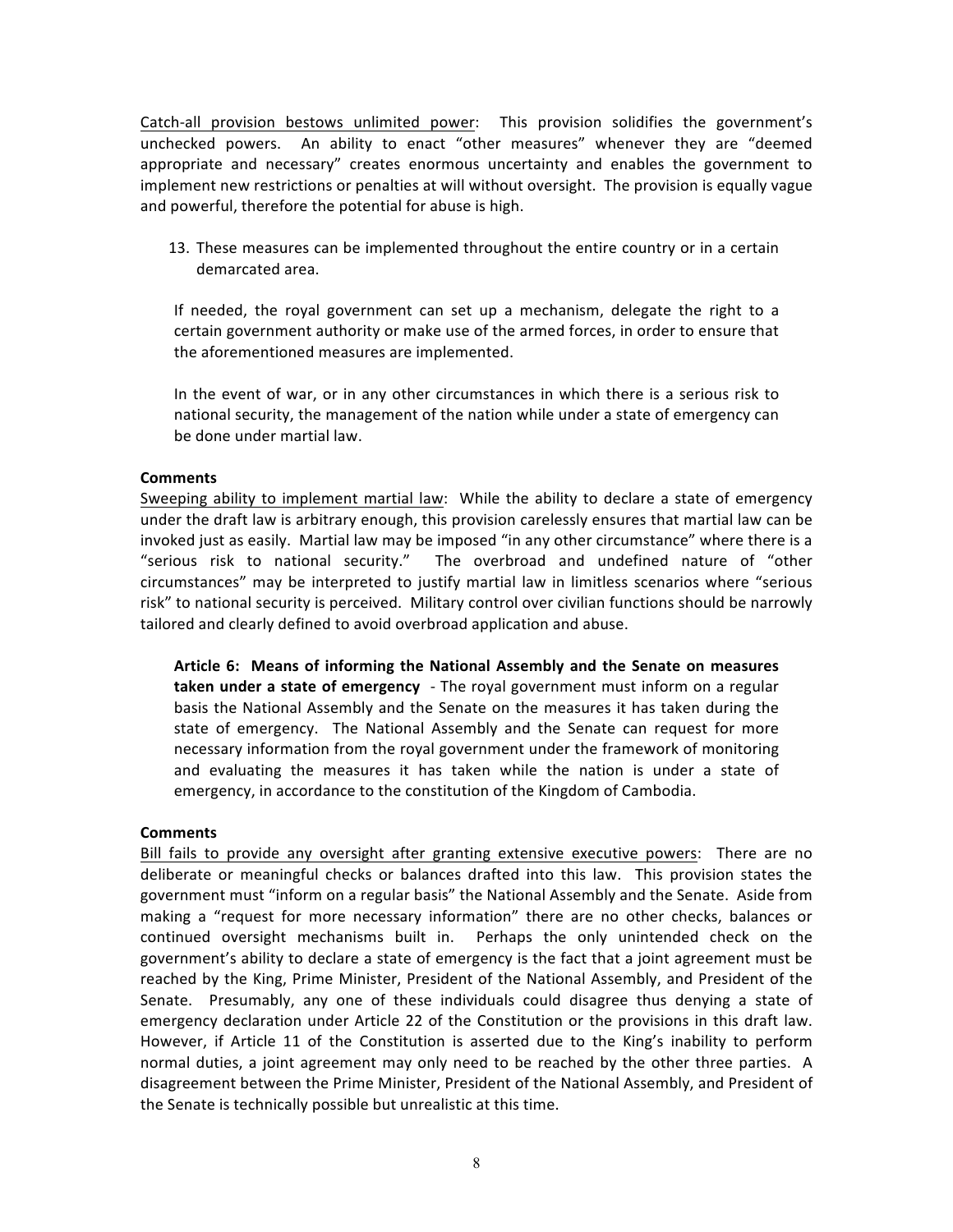### **CHAPTER 4 Penalties**

Article 7: Crime of obstructing the execution of the state of emergency – Aside from existing laws in the penal code, the crime of willfully blocking or obstructing the execution of measures related to the state of emergency shall be punishable with jail from one to five years and a fine of one million to five million riels.

The crime of willfully blocking or obstructing the execution of measures related to the state of emergency shall be punishable with jail from five to 10 years in jail if this causes civil unrest or affects national security.

Article 8: Crime of disobeying the implementation of the state of emergency – Aside from existing laws in the penal code, the crime of willfully disobeying measures taken by the royal government and mentioned in Article 5 of this law shall be punished with one month to one year in jail and a fine of 100,000 to one million riels.

The crime of willfully disrespecting measures taken by the royal government and mentioned in Article 5 of this law shall be punished with one year to five years in jail and a fine of one million to five million riels if this causes civil unrest.

### **Comments**

Vague and overbroad criminal penalties in Articles 7 and 8 are unforeseeable and violate international law: Criminal penalties for vague offenses such as willfully blocking, obstructing, or disrespecting "measures taken by the royal government" are disproportionate and unforeseeable. "Disrespecting" can be interpreted as anything from deliberate physical disobedience to sharing critical opinions in private. A maximum 10-year imprisonment can be levied against anyone whose actions are alleged to have caused "civil unrest or affects national security." Article 4(2) of the ICCPR identifies specific human rights a government may not derogate during a state of emergency<sup>35</sup>. Fair trial rights under Article 15 of the ICCPR are a nonderogable obligation. Article 15(1) states "No one shall be guilty of any criminal offence on account of any act or omission which did not constitute a criminal offence, under national or international law, at the time when it was committed.<sup>36</sup> An offense must be clearly defined and consequences of an act should be known. The unpredictability of the offenses make them unforeseeable and thus inconsistent with Cambodia's fair trial obligations under Article 15 of the ICCPR.

Article 9: Criminal responsibilities of legal entities - Legal entities can be deemed criminally responsible as stated under Article 42 of the Penal Code (criminal responsibilities of legal entities) for any of the offenses stated in Article 7 of this law. Legal entities shall be punished with a fine of 100 million to one billion riels, as well as to one or several of the additional penalties as stated in article [168] of the Penal Code.

 $35$  Article  $4(2)$  – ICCPR<br> $36$  Article 15(1) – ICCPR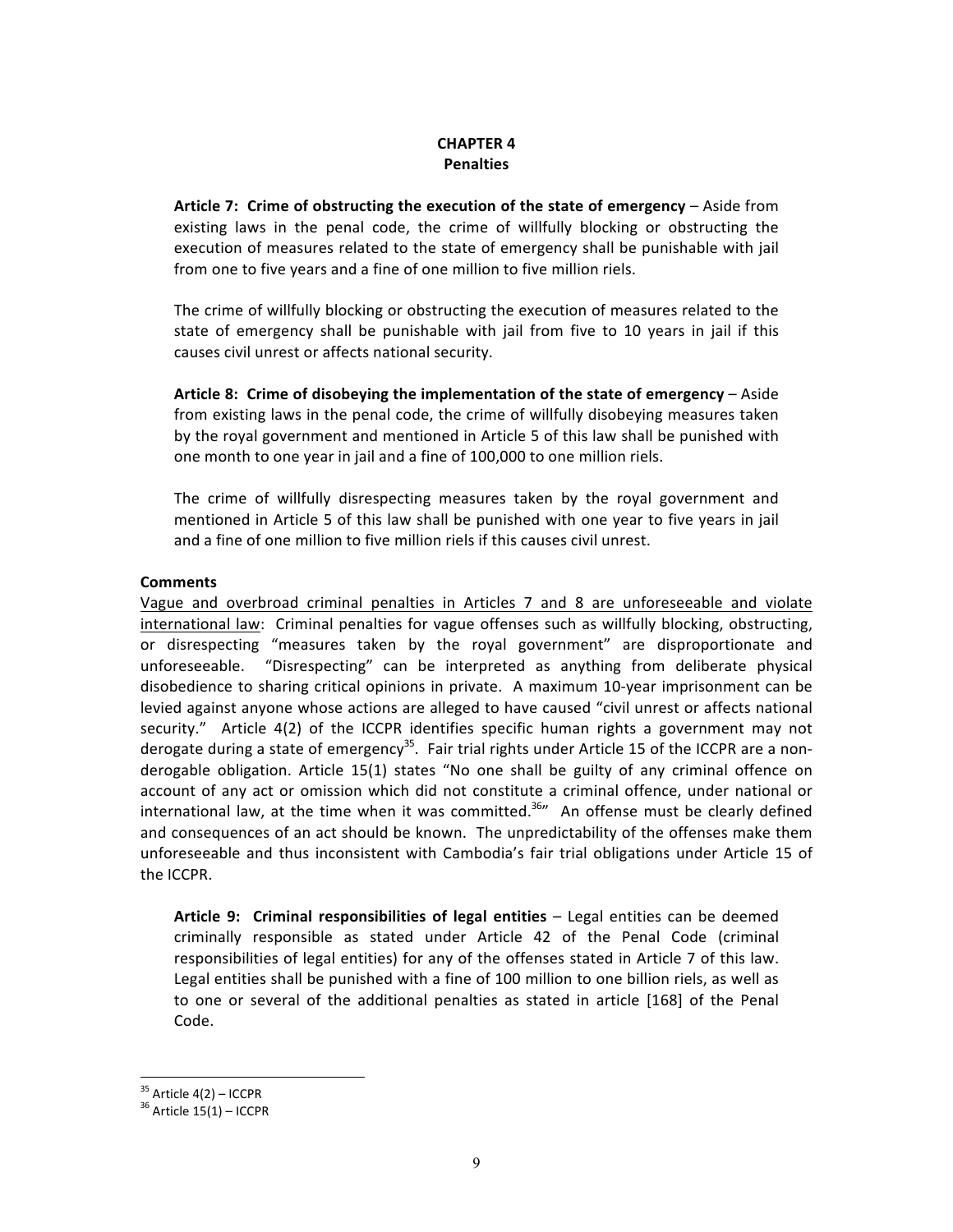Legal entities can be deemed criminally responsible as stated under Article 42 of the Penal Code (criminal responsibilities of legal entities) for any of the offenses stated in Article 8 of this law. Legal entities shall be punished with a fine of 50 million to 500 million riels, as well as one or several of the additional penalties as stated in Article [168] of the Penal Code.

### **Comments**

Serious risk for organizations and associations: Under this provision, any organization, association, union or other group may be dissolved if one member is found guilty of violating vague state of emergency orders. Under Article 42 of the Criminal Code, legal entities may be held "criminally responsible" for offences committed by representatives or natural persons<sup>37</sup>. A legal entity may then be dually punished under arbitrary Articles 7 and 8 of this draft law, as well as Article 168 of the Criminal Code. Article  $168^{38}$  of the Criminal Code identifies fourteen separate penalties against legal entities including:

- 1. Dissolution
- 2. Placement under judicial supervision
- 3. Prohibition from undertaking one or more activities
- 4. Disqualification from public tender
- 5. Prohibition from making a public offering
- 6. Prohibition from issuing checks other than checks certified by a bank
- 7. Prohibition from using payment cards
- 8. Closure of the establishment which was used to plan or to commit the offence
- 9. Prohibition from operating an establishment that is open to or used by the public
- 10. Confiscation of any instruments, materials or items which were used or intended to be used to commit the offence
- 11. Confiscation of the items or funds with which the subject of the offence
- 12. Confiscation of the proceeds or property arising out of the offence
- 13. Confiscation of the utensils, materials and furnishings in the premises in which the offence was committed
- 14. Publication of sentencing decision, publication of the sentencing decision in the print media or communicating the decision to the public by audio-visual communication

<sup>&</sup>lt;sup>37</sup> Article  $42 -$  Criminal Code<br><sup>38</sup> Article  $168 -$  Criminal Code